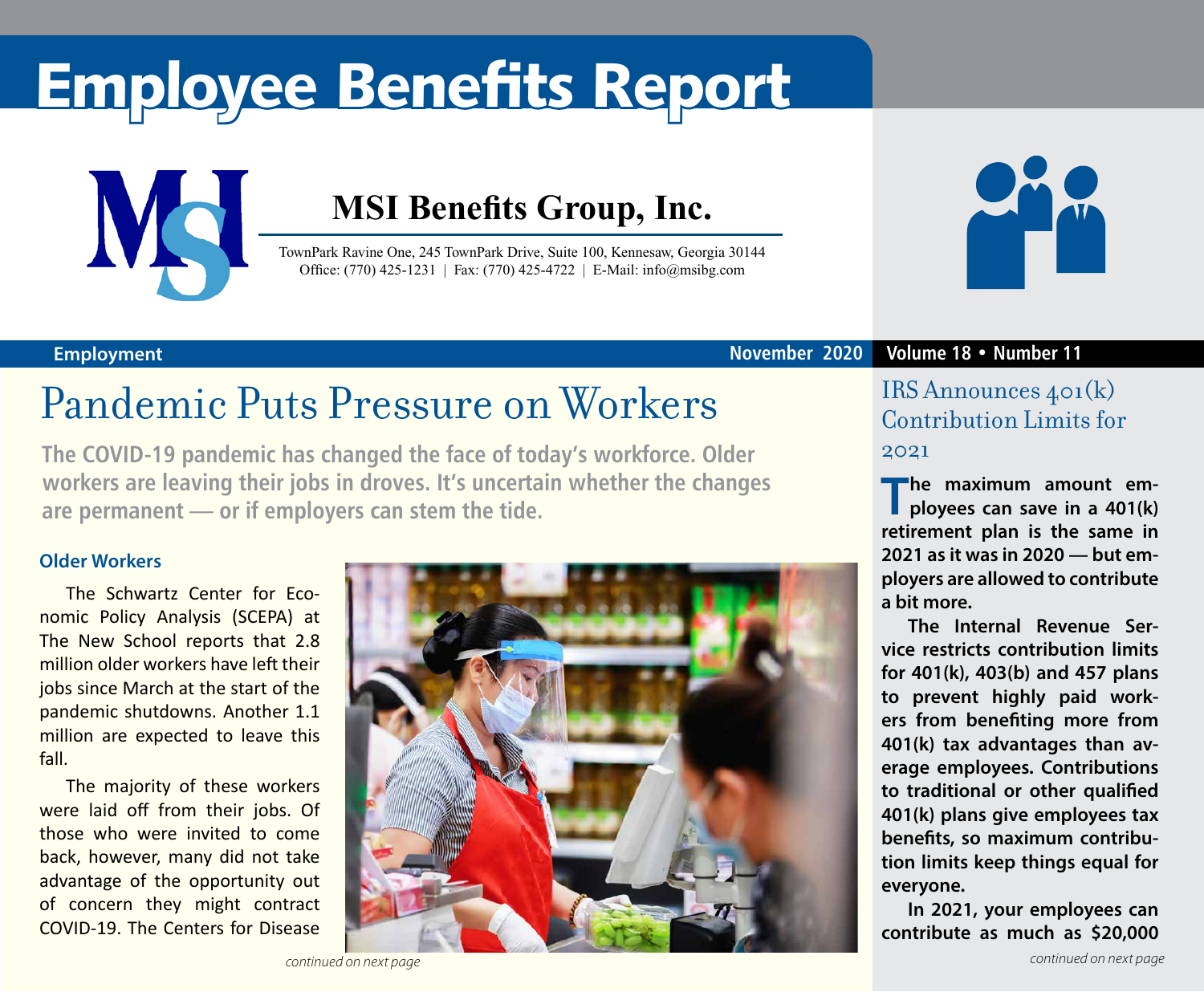Control and Prevention reports that older Americans are most at risk for the disease. More than 90 percent of COVID-19 hospitalizations and deaths have been attributed to people age 55 and older.

Workers who are retiring early — either because they were laid off or are afraid of catching a serious disease — are facing some daunting financial challenges.

SCEPA says that many retirement experts recommend that someone who is planning to retire should have saved enough money to be able to replace at least 70 percent of their preretirement earnings. However, SCEPA points out that the replacement rate for older workers is expected to drop from 55 percent to 48 percent if they retire at age 62 and from 69 percent to 60 percent if they retire at age 65. Early retirees are at risk of outliving their savings because they have had less time to save and are using their savings sooner than expected. In addition, people who retire earlier than planned often claim Social Security benefits earlier, which could leave them with lower monthly benefits for the rest of their lives.

#### **Female Workers**

U.S. Department of Labor data shows that while women previously accounted for 47 percent of the workforce, they make up 54 percent of those who left the workforce April through August.

An Indeed Hiring Lab survey reveals that the biggest reasons women left the workplace are childcare and family responsibilities. And while the number of women who said they needed to stay home to take care of family increased 178 percent, the number of men citing similar reasons was far less.

#### **The Future**

Labor Department data confirms that women and workers aged 65 and older comprise a disproportionate share of the 3.7 million people who are no longer working or actively seeking a job since the pandemic shutdowns began. Reuters released a report showing that the loss of these workers, along with those who were laid off and may not be rehired, could negatively affect U.S. economic recovery in the short term as well as the country's prospects in the long term.

U.S. Bureau of Labor Statistics projections show employment growth of 0.4 percent annually from 2019 to 2029, which is much slower than the 1.3 percent expansion rate following the Great Recession. However, this did not take into account the potential impacts of the COVID-19 pandemic.

#### **Possible Employer Solutions**

Employers often rely on benefits to attract the best workers, and certain benefits can make it easier for women and older workers to remain in or return to the workforce.

Employer-sponsored childcare benefits would make it easier for working couples not just women — to stay in the workforce. And while few companies can afford to provide onsite daycare, the government does provide incentives. Form 8882, Credit for Employer-Provided Child Care Facilities and

**to their 401(k)-retirement plan. Anyone 50 and over can save an additional \$6,500 as a catch-up contribution for a total of \$26,500.** 

**However, employers can contribute up to \$37,500 to each employee account and as much as \$58,000 for older employees. This has increased from \$57,000 to \$58,000 in 2021. The change means that an employee under the age of 50 can get up to \$57,500 in contributions to their account in one year and an employee 50 or older can have a total of \$64,000 in contributions.**

**Self-employed individuals can contribute both the employee and the employer portion up to this limit. As an individual you may contribute up to 100 percent of your income, up to the annual contribution limit of \$20,000 plus the catch-up if you are 50 or older. Employers can make a profit-sharing contribution up to 25 percent of their compensation from the business.**

Services, allows employers to:

- $*$  Claim the credit for acquiring and running a childcare facility
- **\*\*** Contract with a childcare facility to provide childcare services to employees of the taxpayer
- **\*** Provide childcare resource and referral services to employees of the taxpayer.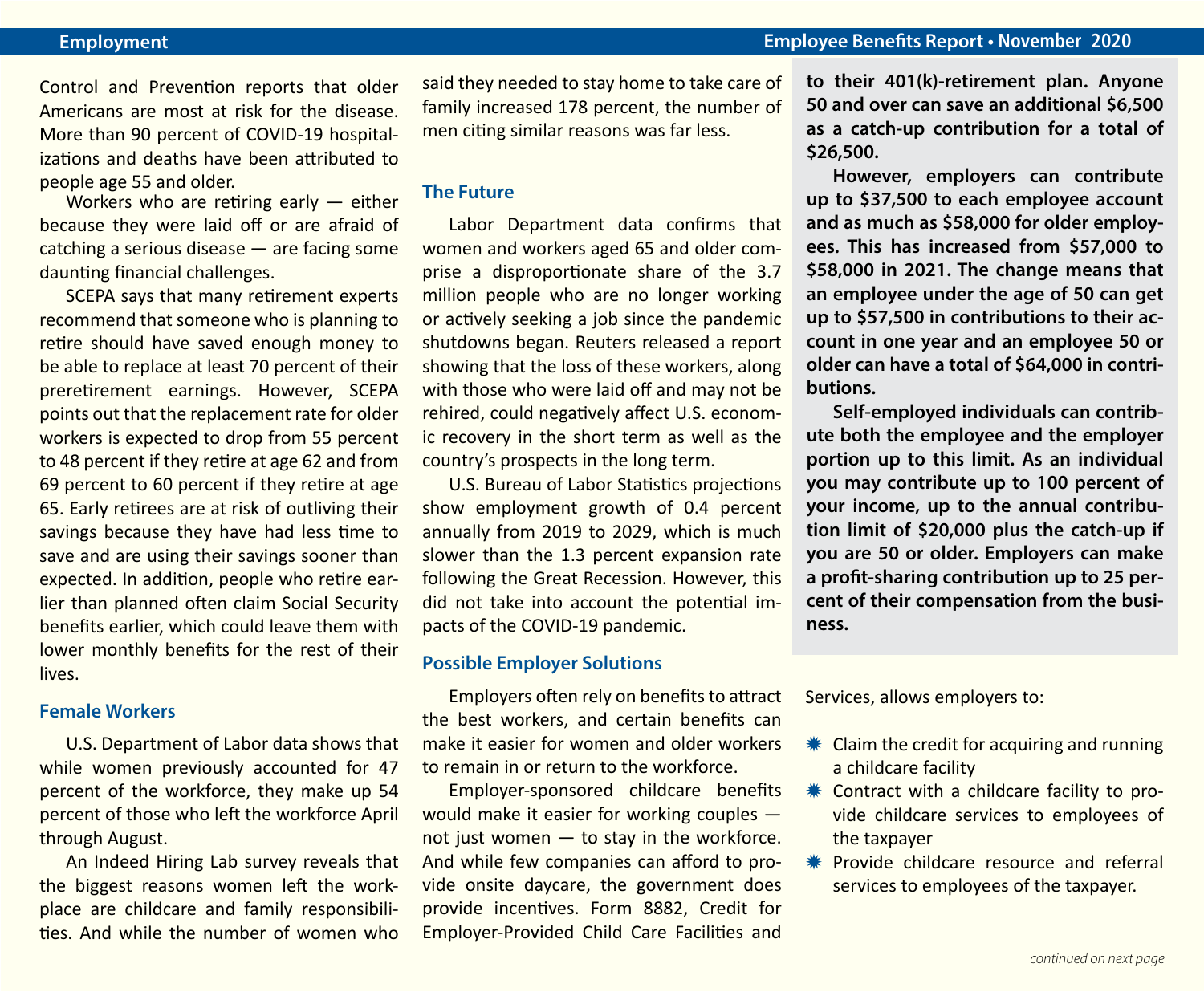#### **Employee Benefits Report • November 2020**

Another way to add these kinds of benefits is to create a dependent care FSA (flexible spending account), which allows employees to use tax-free funds to pay for care services, whether for a child, a disabled parent or a spouse who needs daily care while you work.

For older employees, the opportunity to work from home can keep mitigate their concerns about getting sick and keep them on the job. Working from home is already becoming a popular option for many employees. As quoted in another article in our newsletter this month, Stanford researcher Nicolas Bloom has stated that 42 percent of the U.S. labor force is now working from home.

And while some employers may be concerned that older workers aren't suited for telework, Chris Farrell, author of "Purpose and a Paycheck: Finding Meaning, Money, and Happiness in the Second Half of Life," says data suggests older workers are actually very good candidates. He said today's older workers not only have a well-developed work ethic, but also are proving to be technologically adept.  $\blacksquare$ 

## Have an HDHP? Fill in the Gaps With HI

**The popularity of high-deductible health plans (HDHP) is leading to an increase in Hospital Indemnity Insurance (HI) as a way for employers to provide employees with cost-efficient financial protection against rising health care costs.**

**A**n HDHP is an employer-sponsored health in-<br>surance plan that<br>features a higher deductible employer-sponsored health insurance plan that than a traditional insurance plan. The monthly premium is usually lower, but employees must pay more before the insurance company pays its share. Most HDHPs have Health Savings Accounts (HSA) which allow employees to pay for qualified health-related expenses that aren't covered by their health insurance policy.

Money deposited into the account is not taxed.

Despite the low premiums of an HDHP and the opportunity to save up for big medical expenses in an HSA, many employees don't have enough saved to pay for hospital stay costs — especially since they must cover deductibles and copays. Prior to the CO-VID-19 pandemic, 78 percent of Americans were already living paycheck to paycheck, according to a survey by CareerBuilder.

To help save money, many employees who can't handle the financial challenge of HDHPs are delaying



or skipping doctors' appointments or putting off surgery or recommended treatments and procedures. So, while they may be saving on premiums, they are putting their health at risk by neglecting necessary health care.

Hospital Indemnity Insurance addresses this dilemma to some extent by providing cash benefits for each day an employee is in the hospital for an illness or injury that is covered by the plan.

For instance, the cost of an average hospital stay is \$2,346 per day. Hospital indemnity insurance pays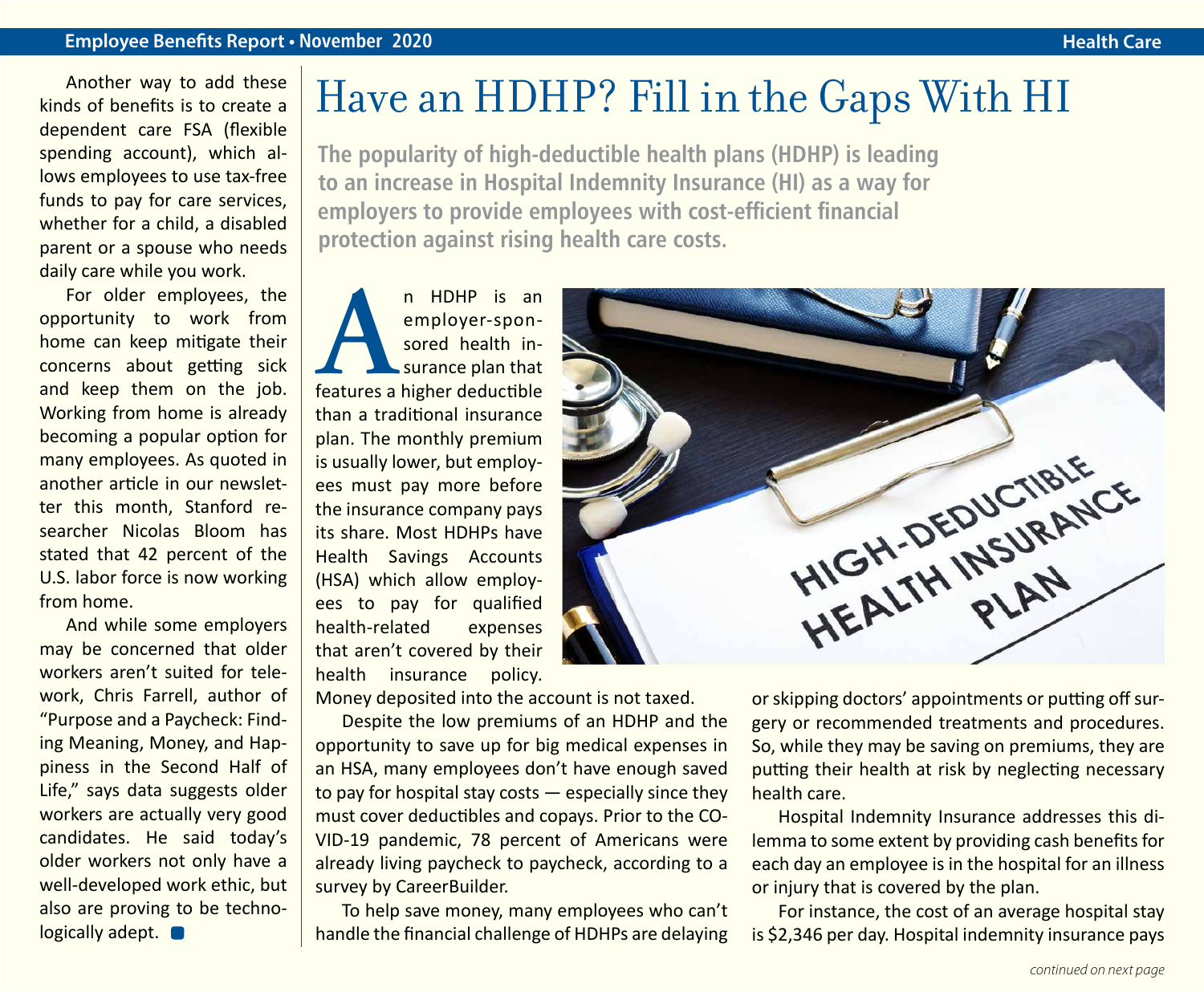cash benefits and the cash is sent directly to the member instead of the doctor or hospital. Since the premium is paid with post-tax income, the benefits are not taxable.

Hospital Indemnity Insurance will help cover the following costs:

- \* Hospital confinement (with or without surgery)
- **\* Intensive Care Unit (ICU)** confinement
- **\*** Critical Care Unit (CCU) confinement

Some plans have richer benefits and may include:

- **⊘** Outpatient surgery
- $*$  Continuous care
- **WE Outpatient X-rays and lab**oratory procedures
- Y Outpatient diagnostic imaging procedures
- \* Ambulances
- **Emergency rooms**
- **\*** Physician office visits.

There is a 30-day waiting period before your cash benefits can be used for paying hospital costs due to an illness. However, depending on the plan, there may not be a waiting period for accidental injuries that require a hospital stay.

Although this coverage is not medical insurance, it can be designed to pair with a company's health insurance plan. It is guaranteed issue which means it's suitable for all employees — particularly those who are 50 or older or who are pregnant. Dependents can be included on the plan, although there is an additional monthly premium for each dependent covered.

While every hospital indemnity plan is different, there usually are three core types of benefits offered in employer-sponsored plans:

- **\*\*** Hospital admission for illness or accidents.
- $*$  Overnight stay, which pays a smaller daily fixed benefit for each overnight stay.
- \* Intensive care coverage, which pays an additional fixed daily benefit for each overnight stay.

HI can provide peace of mind for employees and encourage them to seek the care they need before their conditions worsen. Please contact us if you'd like more information.  $\blacksquare$ 

# How to Thwart Identity Theft in the Workplace

**The COVID-19 pandemic forced many Americans to work from home — a situation identity theft criminals have used to their advantage.**

**S** economic reality during the COVtanford economist Nicholas Bloom conducted several nationwide surveys and has found an emerging ID-related economic shutdown.

"We see an incredible 42 percent of the U.S. labor force now working from home full-time," Bloom told *Stanford News*, a Stanford University publication. " …. So, by sheer numbers, the U.S. is [now] a working-from-home economy. Almost twice as many employees are working from home as at work"

Working from home may be convenient and productive, but it presents a significant risk which has become magnified by the scale of people now working from home. The problem is that these telework situations are easy targets for thieves who specialize in identity theft, allowing them to take advantage of the access employees have to employer records.

### **Identity Theft**

The U.S. Department of Justice defines identity theft and identity fraud as crimes in which someone "wrongfully obtains and uses another person's personal data" for their own economic benefit. Common examples of this type of crime include when criminals:

- \* Charge purchases to another person's credit card
- \* Open new accounts
- **WE** Take money out of bank accounts
- $*$  Apply for loans
- $*$  **Take over another person's iden**tity running up huge debts and destroying the victim's credit

To commit these crimes, the criminals only need one of the following items:

- **\*\*** Social Security number
- $*$  Direct deposit bank information
- $*$  Credit card number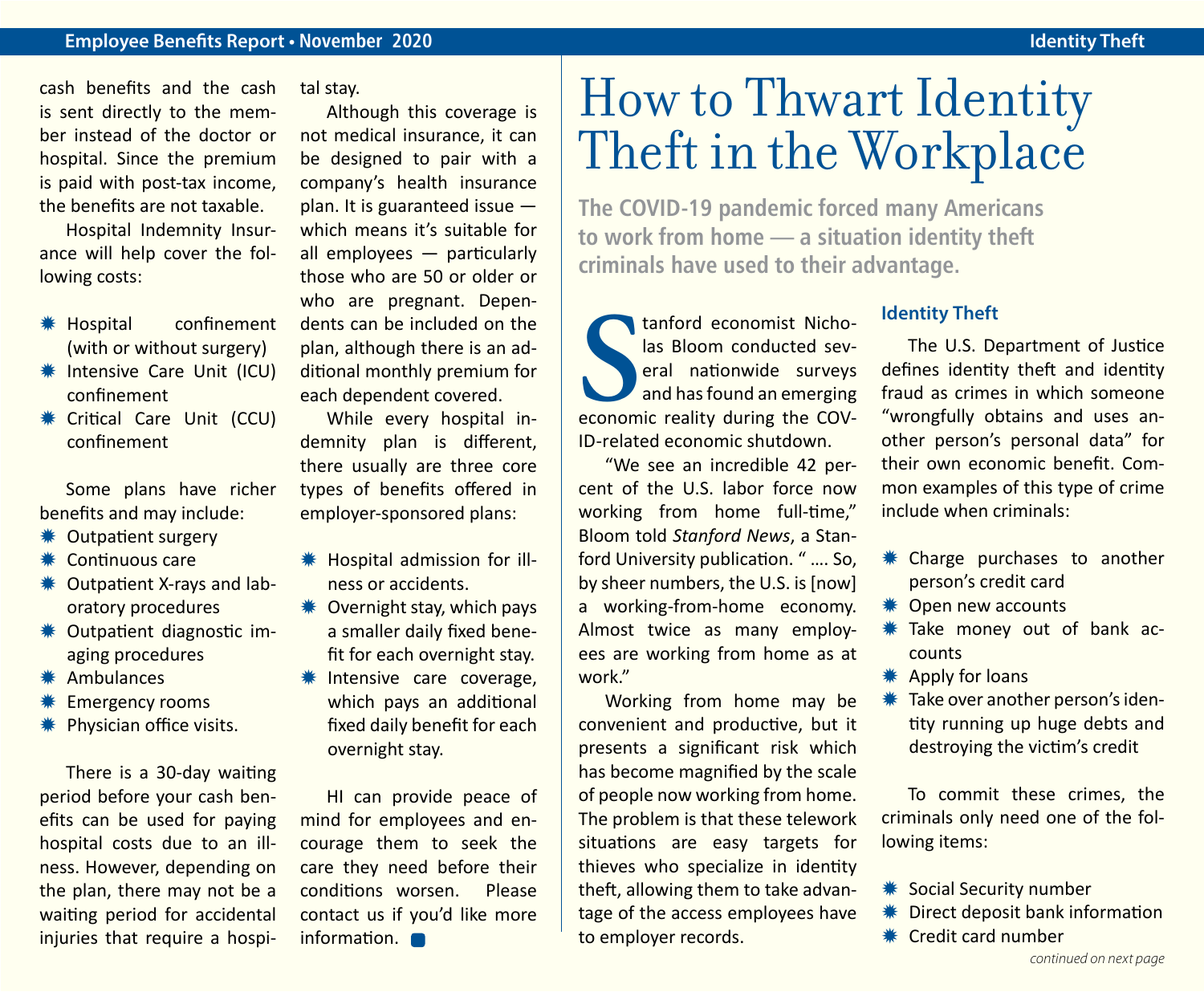- **\*\*** Credit histories
- Job applications
- **Background reports**
- Payroll and tax records
- Other identifying data

#### **Preventive Measures**

Unfortunately, some criminals are employees. Anyone who has access to these files can commit identity theft, including human resources employees, accountants, bosses, temporary workers or even cleaning staff. Terminated employees might be tempted to take revenge by stealing information.

To minimize risk, protect sensitive information using the following methods:

- **\# Hard-copy personnel and customer files** should be kept in locked cabinets.
- **\*\*** Computerized records must be password protected.
- **\*\*** Access should immediately be revoked for any terminated employees.
- **\*\*** Social Security numbers should never be used as identifiers
- **\*** Background checks should be conducted on employees and job candidates who will have access to sensitive information. The Fair and Accurate Credit and Transaction Act requires employers to dispose of job applicants' credit reports

It's also important to review your off-site cybersecurity. Many employees have never worked from home and don't know how to protect their Internet connections.

First, though, make sure your company's



systems are protected by:

- **\#\** Installing anti-virus and other software to protect against spyware and other malicious codes.
- **\*\*** Using a Virtual Network with Multifactor Identification (VPN) to hide your real IP address, which hides your online identity and protects your data from hackers.
- **\*\*** Securing the contents of your networks with a firewall to encrypt your information.
- $*$  Using passwords and giving access to certain information only to those who really

need that information to do their jobs.

- **\*\*** Establishing policies on how to handle and protect personally identifiable information.
- **We Making backup copies of important busi**ness data and information.

Once you have these measures in place, instruct your employees to use strong passwords and change them often. They also should install security software on their home computers and stay current with the latest updates.